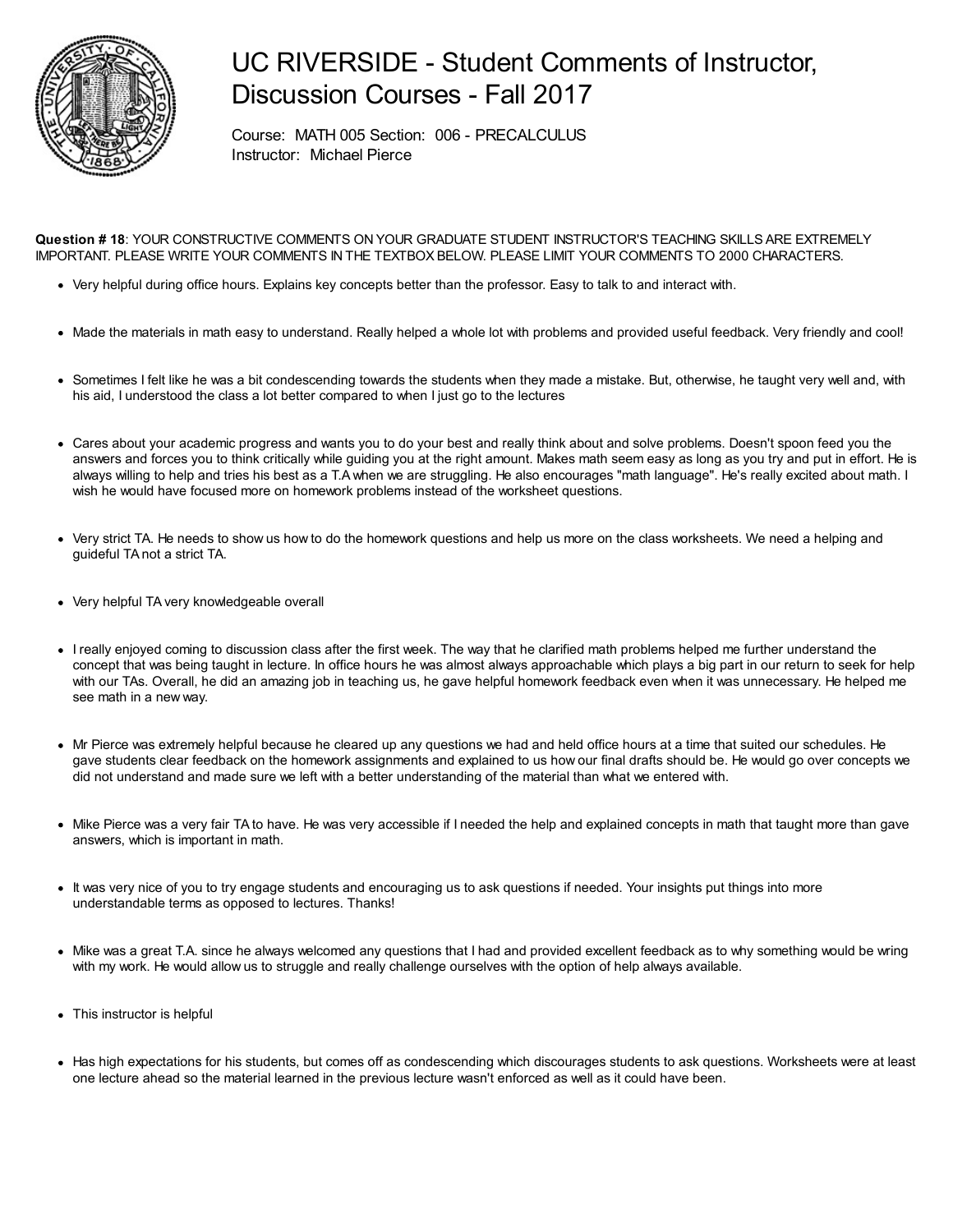

# UC RIVERSIDE - Student Evaluation of Instructor, Discussion Courses - Fall 2017

| Course: MATH 005 Section: 006 - PRECALCULUS<br><b>Instructor: Michael Pierce</b> |                                                                                                                                                |           |   | Enrollment: 30<br>Respondents: 20<br>Response Rate: 67% |                |                |                |        |  |                |               |  |            | Enrollment: 5465<br>Respondents: 3224<br>Response Rate: 59% |     |          | Enrollment: 46435<br>Respondents: 28400<br>Response Rate: 61% |           |  |
|----------------------------------------------------------------------------------|------------------------------------------------------------------------------------------------------------------------------------------------|-----------|---|---------------------------------------------------------|----------------|----------------|----------------|--------|--|----------------|---------------|--|------------|-------------------------------------------------------------|-----|----------|---------------------------------------------------------------|-----------|--|
|                                                                                  |                                                                                                                                                | Course    |   |                                                         |                |                |                |        |  |                |               |  | Department |                                                             |     | Campus   |                                                               |           |  |
| Questions                                                                        |                                                                                                                                                | 7<br>High | 6 | 5                                                       | 4              | $\overline{3}$ | $\overline{2}$ | Low    |  |                | 1 N/A Mean SD |  | $%$ tile   | Mean                                                        | -SD | $%$ tile | Mean                                                          | <b>SD</b> |  |
|                                                                                  | 1 Provides goals and objectives in presentations.                                                                                              |           | 2 | 7                                                       | 2              | -1             |                |        |  | 1              | $5.63$ 1.3    |  | 33.93      | 5.86                                                        | 1.5 | 43.81    | 5.97                                                          | 1.4       |  |
|                                                                                  | 2 Is well prepared and clearly organized.                                                                                                      | 8         | 5 | 6                                                       |                |                |                |        |  |                | $5.95$ 1.1    |  | 52.61      | 5.90                                                        | 1.4 | 58.84    | 6.01                                                          | 1.4       |  |
| 3.                                                                               | Thoroughly understands the subject matter.                                                                                                     | 13        | 6 |                                                         |                |                |                |        |  | $\blacksquare$ | 6.60 0.6      |  | 78.17      | 6.20                                                        | 1.2 | 81.97    | 6.22                                                          | 1.2       |  |
| 4                                                                                | Explains the relevancy of the material.                                                                                                        |           |   |                                                         |                | $\mathbf{1}$   |                |        |  | $\blacksquare$ | 5.75 1.2      |  | 36.59      | 5.90                                                        | 1.4 | 47.54    | 6.02                                                          | 1.4       |  |
| 5.                                                                               | Clarifies lecture and readings                                                                                                                 | 10        | 3 | -5                                                      |                | 2              |                |        |  | $\blacksquare$ | 5.95 1.3      |  | 48.90      | 5.90                                                        | 1.5 | 59.38    | 5.97                                                          | 1.5       |  |
| 6                                                                                | Encourages me to participate and/or ask questions.                                                                                             | 9         | 5 | 3                                                       |                | 2 <sub>1</sub> |                |        |  | $\blacksquare$ | 5.95 1.2      |  | 56.34      | 5.81                                                        | 1.5 | 59.80    | 5.95                                                          | 1.5       |  |
| 7                                                                                | Uses language appropriate to the level of the course.                                                                                          | 10        |   |                                                         |                | -1             |                | $\sim$ |  | $\blacksquare$ | $6.20$ 1.1    |  | 44.31      | 6.17                                                        | 1.3 | 59.01    | 6.22                                                          | 1.2       |  |
|                                                                                  | 8 Gives useful feedback on assignments and exams.                                                                                              | 11        | 4 | $\mathcal{P}$                                           | -1             | 2              | $\sim$         |        |  | $\blacksquare$ | $6.05$ 1.4    |  | 55.21      | 5.87                                                        | 1.5 | 63.80    | 5.92                                                          | 1.5       |  |
| 9.                                                                               | Effectively manages the classroom environment                                                                                                  | 9         | 3 | -5                                                      | 2              | -1             |                |        |  | $\blacksquare$ | $5.85$ 1.3    |  | 39.02      | 5.97                                                        | 1.4 | 50.12    | 6.03                                                          | 1.4       |  |
|                                                                                  | 10 Motivates me to do my best.                                                                                                                 | 8         | 5 | $\overline{4}$                                          | 2              | 1              |                |        |  |                | 5.85 1.2      |  | 55.44      | 5.68                                                        | 1.6 | 58.65    | 5.82                                                          | 1.5       |  |
|                                                                                  | 11 Is accessible and helpful during office hours.                                                                                              | 11        | 4 |                                                         | 3              | $\sim$         |                |        |  | 1              | $6.21$ 1.1    |  | 54.74      | 6.12                                                        | 1.3 | 64.53    | 6.15                                                          | 1.3       |  |
|                                                                                  | 12 ls approachable - has a demeanor that encourages<br>interaction.                                                                            | 8         | 4 | 2                                                       | 4              | 1              |                |        |  | $\overline{a}$ | 5.55 1.6      |  | 27.57      | 6.00                                                        | 1.4 | 34.57    | 6.09                                                          | 1.4       |  |
|                                                                                  | 13 Encourages and respects diverse perspectives.                                                                                               | 10        | 4 | 3                                                       |                | -1             |                |        |  |                | 5.85 1.6      |  | 30.34      | 6.15                                                        | 1.3 | 39.49    | 6.24                                                          | 1.2       |  |
|                                                                                  | 14 Appropriately handles sensitive situations and/or<br>inappropriate student comments.                                                        | 9         | 3 | 3                                                       | $\overline{1}$ | $\mathbf{3}$   | $\sim$         |        |  | 1              | 5.74 1.5      |  | 22.36 6.15 |                                                             | 1.2 | 33.95    | 6.22                                                          | 1.2       |  |
|                                                                                  | 15 Creates and maintains a tolerant learning<br>environment.                                                                                   | 8         | 5 |                                                         | 5              | 1              | $\sim$         |        |  | 1              | 5.74 1.4      |  | 26.34 6.15 |                                                             | 1.2 | 35.95    | 6.22                                                          | 1.2       |  |
|                                                                                  | 16 Command of English language does not impede my<br>learning the material. (This question is not applicable<br>in foreign language sections.) | 13        | 4 | $\mathcal{P}$                                           |                |                |                |        |  |                | 6.45 0.9      |  | 50.47 6.34 |                                                             | 1.2 | 71.60    | 6.28                                                          | 1.3       |  |
|                                                                                  | 17 Overall, is an effective teacher.                                                                                                           | 10        | 4 | 3                                                       |                | 2 1            | $\sim$         |        |  | $\blacksquare$ | $6.00$ 1.3    |  | 45.49      | 6.00                                                        | 1.4 | 58.99    | 6.05                                                          | 1.4       |  |

\* The number of N/A is not included in the Mean and S.D. calculation.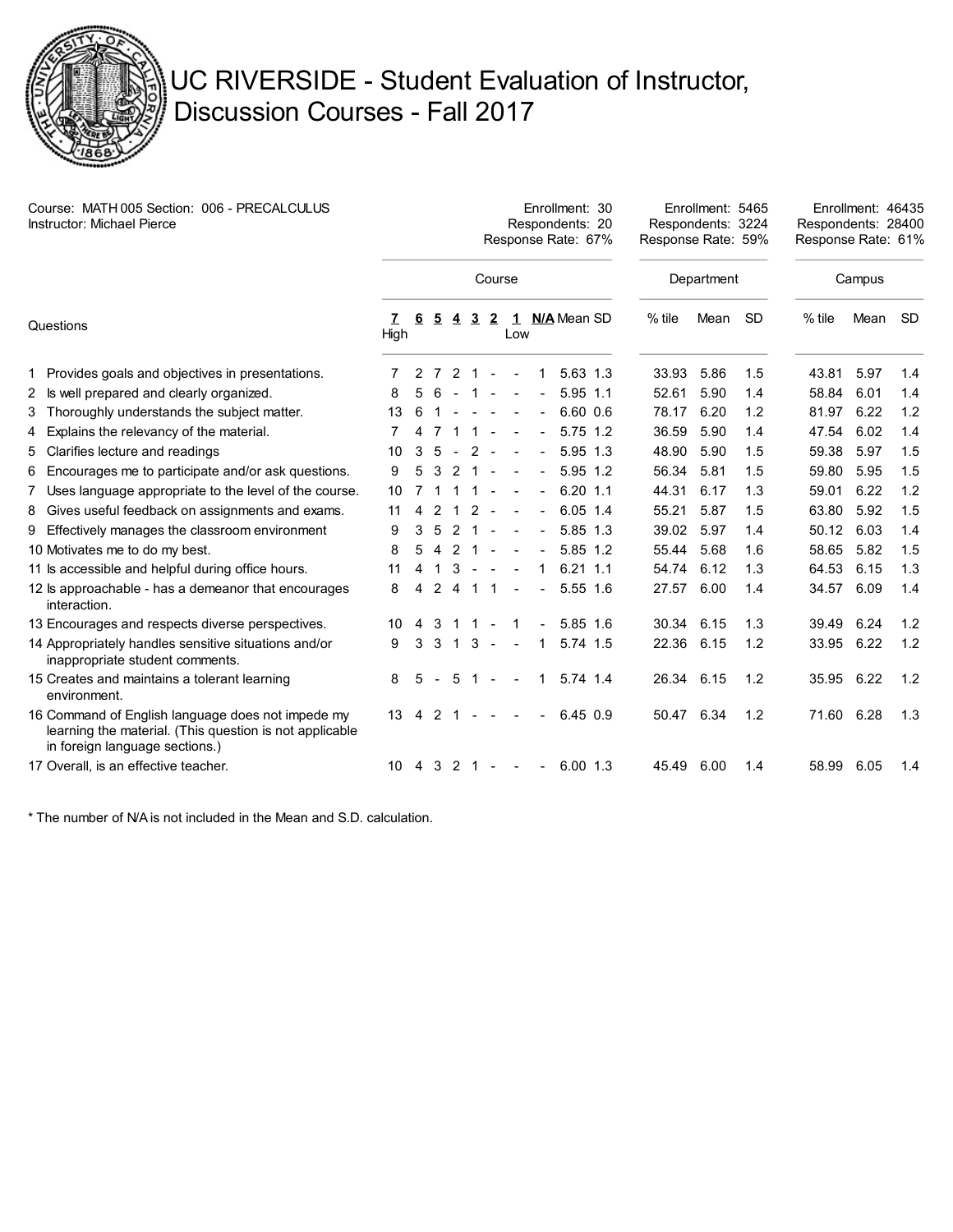

### UC RIVERSIDE - Student Comments of Instructor, Discussion Courses - Fall 2017

Course: MATH 005 Section: 007 - PRECALCULUS Instructor: Michael Pierce

#### **Question # 18**: YOUR CONSTRUCTIVE COMMENTS ON YOUR GRADUATE STUDENT INSTRUCTOR'S TEACHING SKILLS ARE EXTREMELY IMPORTANT. PLEASE WRITE YOUR COMMENTS IN THE TEXTBOX BELOW. PLEASE LIMIT YOUR COMMENTS TO 2000 CHARACTERS.

- Mike is very helpful. He helps out a a lot in office hours, and encourages us to think about the problems we are trying to solve. I only go to his office hours, because I understand the way he teaches more. Without him I would not be understanding this math class.
- You do a great job
- Mike was a very good T.A. He was very helpful to me during office hours and helped me understand hard material. He was easy to approach and could relate with the students.
- Clarifies the lecture and homework. Understands all aspects of the course and is very knowledgeable. Extends additional help through office hours that go in detail through the lecture, discussion, and homework
- Vey good ta explained the material well and helped all students.
- He knows the content very well, but is not very good at making it understand. But, he is very helpful, and has a good amount of office hours. He is always willing to answer questions and help when I do not understand something.
- He was very nice and helpful. He helped me understand the material way better.
- Mike definitely knows the subject well. I feel that his grading is a little too particular, and that maybe he should tone it down just a bit. Overall, although he definitely isn't my favorite TA, I still appreciated that he was caring and asked us how we were doing and if we were okay. He did a pretty good job and explaining things to us and he did make us learn by making us think before he fully explained something to us.
- Mike was really helpful during office hours and they way he explained the material really helped me understand concepts better.
- This discussion was, by far, my favorite part of every week. Mike taught me most of what I know. Dr. Weisbart (instructor) was extremely confusing, but Mike always understood everything and clarified. His office hours are great, even though I've only went a couple of times. He expects excellence when we write out our homework, andI really appreciate that. Even though it was a pain to explain my methods and logic behind each problem, it exemplified my understanding of the subject so much more, and I am thankful for that. I've learned about so many new rules and laws, and just have a generally deeper meaning of mathematics. Mike is always teaching us something new, and always openly accepts comments and questions. He fully answers every inquiry and makes sure that everyone is okay and comfortable with the material (given that the student contributes proper effort, of course). Something I loved about this class is that Mike would never give us the answer directly. He gav us hints, or shifted perspective and let us think about it for a little bit, however, he never did the thinking for us. This really helped me to grow. I will never be able to express how much I loved this class. As much as the odds are not in my favor, I hope my math TA is Mike next quarter. That seems very unlikely, but I can hope.
- It would have helped me a little more if you would have gon over the homework, and why we do problems the way we have to. Also, it would have been helpful if you went over what Dr.Weisbart taught during class.
- Overall, Michael Pierce was a very approachable guy and a character at that. He pushed us to think in his discussion sections and I appreciated that.
- Mike was an extremely helpful TA. Attending his office hours further assisted me in math. His grading was quite intense however I know he wanted the best for us. He was approachable whenever help was needed. The worksheets were a bit confusing, but Mike was always there to clarify and help.
- Mike was so helpful in understanding the course material. His office hours are the key to success in this class. I usually did not understand the material covered in lecture until I atteneded office hours. Mike is very approachable and will answer any and every question any student has. He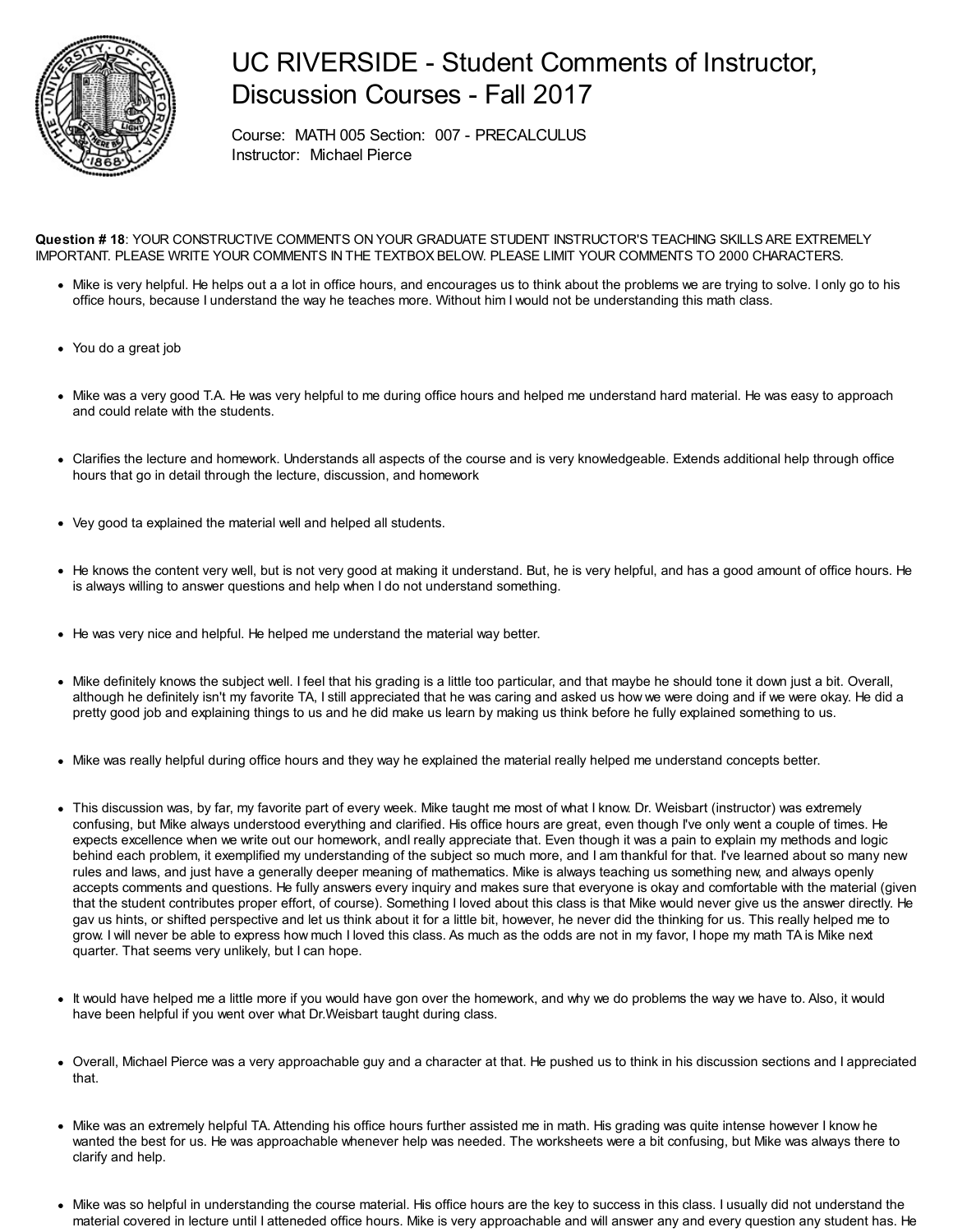is the best TA ever!

• Initially, I thought that Mike was a bit harsh in the way he taught the class. But after week 2, our class eventually came to realization that he's a very approachable person who was fair to us. If it wasn't for him, I wouldn't have been able to understand the class as well as I do now because he was able to teach the material in a way that was easy to grasp for me.